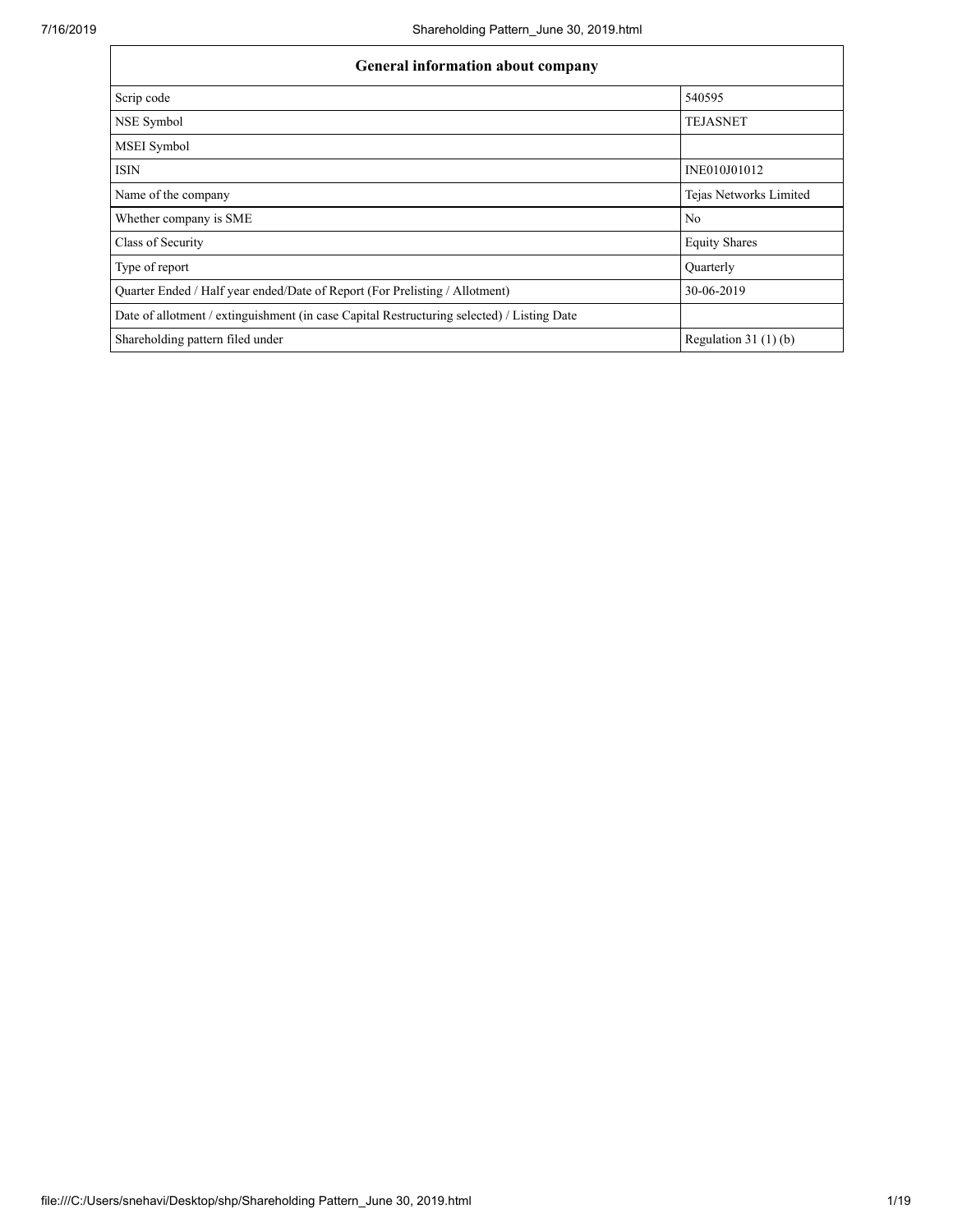|                | <b>Declaration</b>                                                                          |                |                                |                       |                             |  |  |  |  |
|----------------|---------------------------------------------------------------------------------------------|----------------|--------------------------------|-----------------------|-----------------------------|--|--|--|--|
| Sr.<br>No.     | Particular                                                                                  | Yes/No         | Promoter and<br>Promoter Group | Public<br>shareholder | Non Promoter-<br>Non Public |  |  |  |  |
| $\vert$ 1      | Whether the Listed Entity has issued any partly paid up shares?                             | No             | No                             | No                    | No                          |  |  |  |  |
| $\overline{2}$ | Whether the Listed Entity has issued any Convertible Securities<br>$\overline{\mathcal{L}}$ | N <sub>0</sub> | No                             | No.                   | N <sub>0</sub>              |  |  |  |  |
| $\overline{3}$ | Whether the Listed Entity has issued any Warrants?                                          | No.            | No                             | N <sub>0</sub>        | N <sub>0</sub>              |  |  |  |  |
| $\overline{4}$ | Whether the Listed Entity has any shares against which<br>depository receipts are issued?   | No             | No                             | No                    | No                          |  |  |  |  |
| $\overline{5}$ | Whether the Listed Entity has any shares in locked-in?                                      | No             | No                             | No                    | No                          |  |  |  |  |
| 6              | Whether any shares held by promoters are pledge or otherwise<br>encumbered?                 | No             | No                             |                       |                             |  |  |  |  |
| $\overline{7}$ | Whether company has equity shares with differential voting<br>rights?                       | No.            | No                             | No.                   | No                          |  |  |  |  |
| 8              | Whether the listed entity has any significant beneficial owner?                             | No.            |                                |                       |                             |  |  |  |  |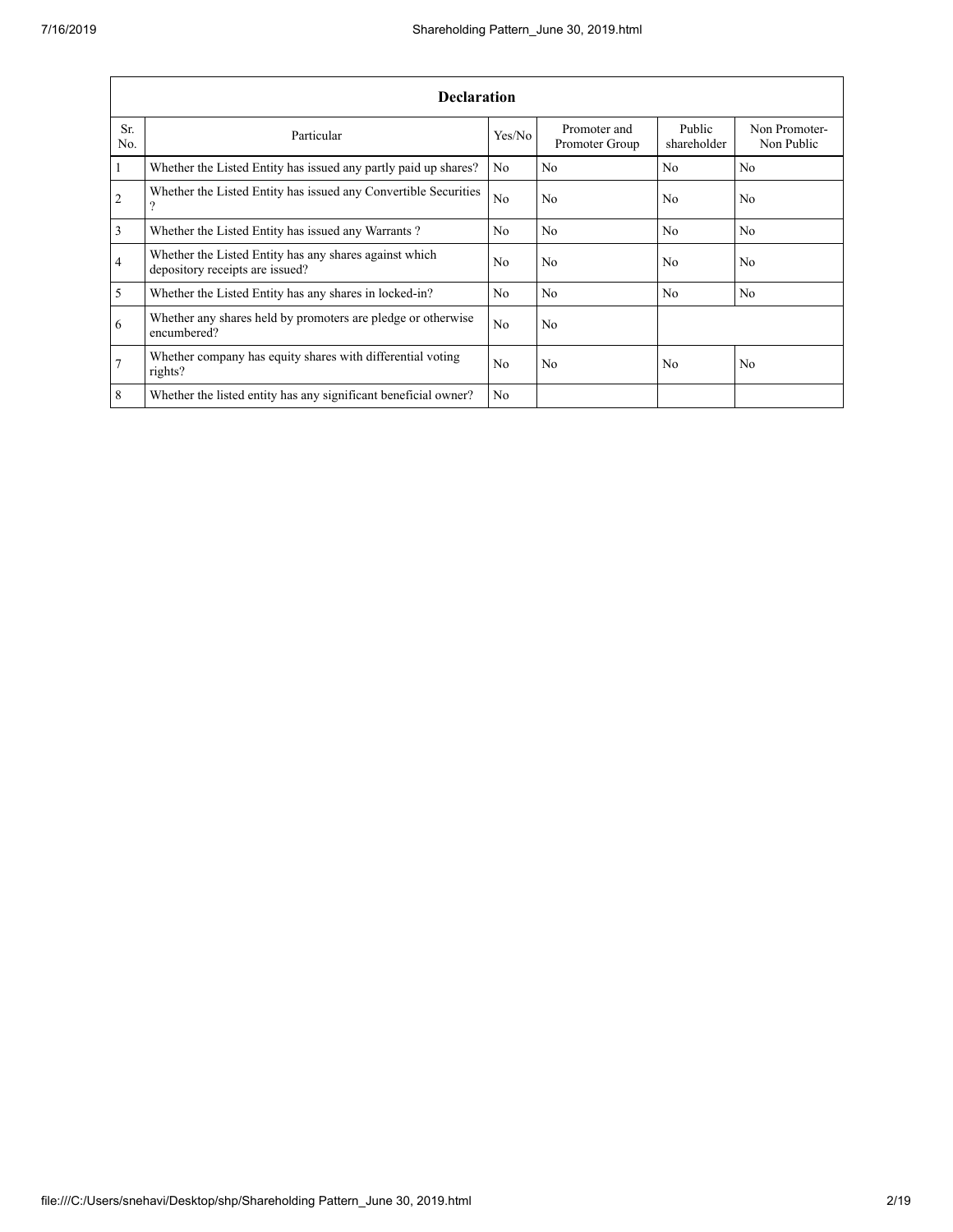| Category        | Nos. Of                                   | No. of<br>fully paid | No. Of<br>Partly<br>paid-up        | No. Of<br>shares      | Total nos.<br>shares     | Shareholding as a<br>% of total no. of | Number of Voting Rights held in each<br>class of securities (IX)                    |                           |               |          |                     |
|-----------------|-------------------------------------------|----------------------|------------------------------------|-----------------------|--------------------------|----------------------------------------|-------------------------------------------------------------------------------------|---------------------------|---------------|----------|---------------------|
| Category<br>(I) | of<br>shareholder                         | shareholders         | up equity<br>shares<br>held $(IV)$ | equity                | underlying<br>Depository | held (VII)                             | shares (calculated<br>as per SCRR,<br>$19\bar{5}7$ ) (VIII) As a<br>% of $(A+B+C2)$ | No of Voting (XIV) Rights |               |          | Total as a          |
|                 | (II)                                      | (III)                |                                    | shares<br>held<br>(V) | Receipts<br>(VI)         | $= (IV) +$<br>$(V)$ + $(VI)$           |                                                                                     | Class eg:<br>X            | Class<br>eg:y | Total    | $%$ of<br>$(A+B+C)$ |
| (A)             | Promoter<br>&<br>Promoter<br>Group        |                      |                                    |                       |                          |                                        |                                                                                     |                           |               |          |                     |
| (B)             | Public                                    | 24278                | 91911887                           |                       |                          | 91911887                               | 100                                                                                 | 91911887                  |               | 91911887 | 100                 |
| (C)             | Non<br>Promoter-<br>Non Public            |                      |                                    |                       |                          |                                        |                                                                                     |                           |               |          |                     |
| (C1)            | <b>Shares</b><br>underlying<br><b>DRs</b> |                      |                                    |                       |                          |                                        |                                                                                     |                           |               |          |                     |
| (C2)            | Shares held<br>by<br>Employee<br>Trusts   |                      |                                    |                       |                          |                                        |                                                                                     |                           |               |          |                     |
|                 | Total                                     | 24278                | 91911887                           |                       |                          | 91911887                               | 100                                                                                 | 91911887                  |               | 91911887 | 100                 |

## **Table I - Summary Statement holding of specified securities**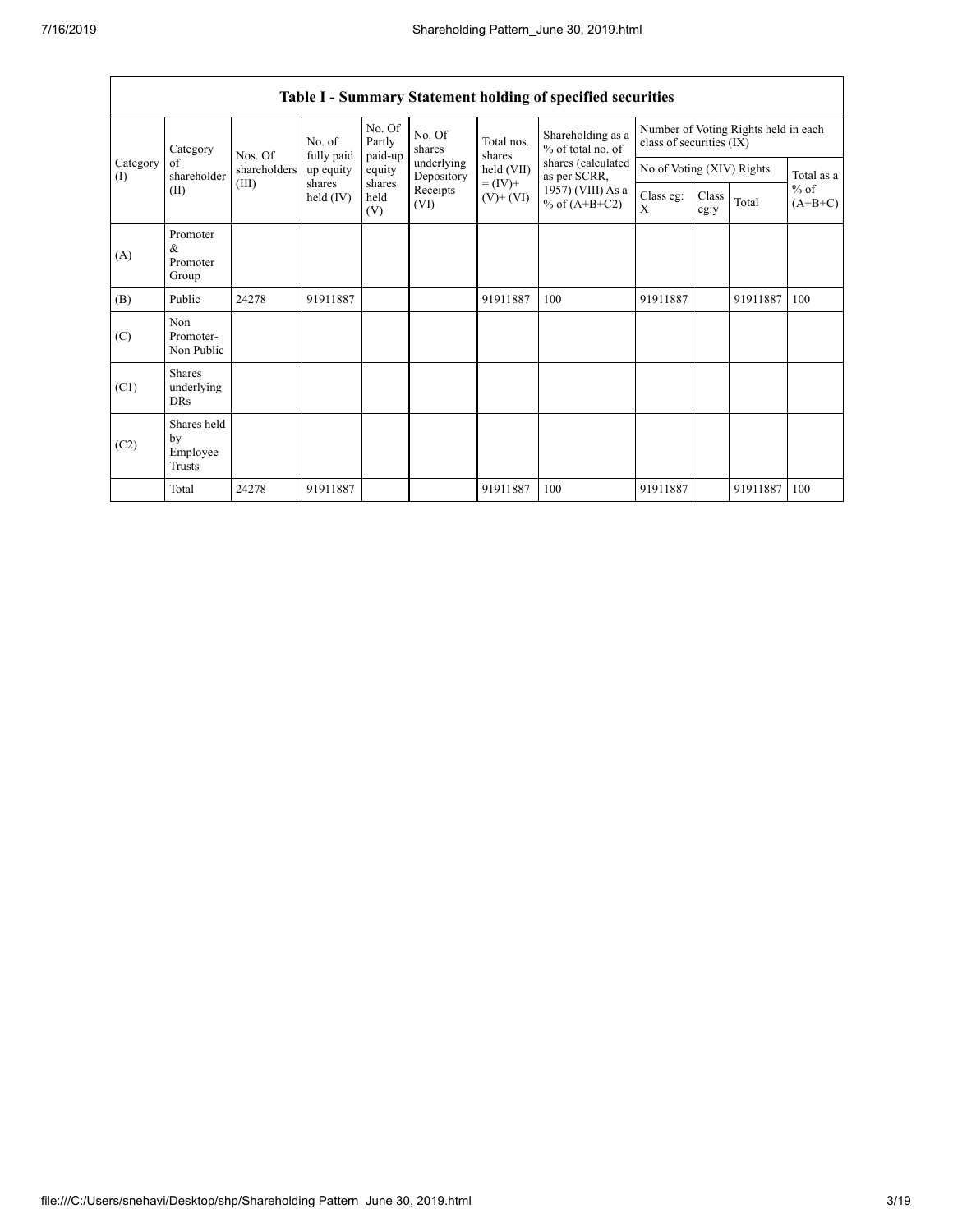|          | Table I - Summary Statement holding of specified securities                                                                                                                                                                                                                                                                                                                                                                                                                             |            |                                                  |            |                                                         |                                        |  |                                                                               |  |                                       |
|----------|-----------------------------------------------------------------------------------------------------------------------------------------------------------------------------------------------------------------------------------------------------------------------------------------------------------------------------------------------------------------------------------------------------------------------------------------------------------------------------------------|------------|--------------------------------------------------|------------|---------------------------------------------------------|----------------------------------------|--|-------------------------------------------------------------------------------|--|---------------------------------------|
| Category | No. Of Shares<br>Shareholding, as a %<br>No. Of<br>Underlying<br>assuming full<br>No. of<br><b>Shares</b><br><b>Shares</b><br>conversion of<br>Category<br>Outstanding<br>Underlying<br>Underlying<br>convertible<br>of<br>Outstanding<br>securities and<br>shareholder<br>Outstanding<br>as a percentage of<br>convertible<br>Warrants<br>No. Of<br>diluted share capital)<br>(II)<br>securities<br>$(XI)=(VII)+(X) As a %$<br>$(X_i)$<br>Warrants (Xi)<br>(X)<br>of $(A+B+C2)$<br>(a) |            |                                                  |            | convertible securities (                                | Number of<br>Locked in<br>shares (XII) |  | Number of<br><b>Shares</b><br>pledged or<br>otherwise<br>encumbered<br>(XIII) |  | Number of<br>equity shares<br>held in |
| (1)      |                                                                                                                                                                                                                                                                                                                                                                                                                                                                                         | No.<br>(a) | As a<br>$%$ of<br>total<br>Shares<br>held<br>(b) | No.<br>(a) | As a<br>$%$ of<br>total<br><b>Shares</b><br>held<br>(b) | dematerialized<br>form $(XIV)$         |  |                                                                               |  |                                       |
| (A)      | Promoter<br>&<br>Promoter<br>Group                                                                                                                                                                                                                                                                                                                                                                                                                                                      |            |                                                  |            |                                                         |                                        |  |                                                                               |  |                                       |
| (B)      | Public                                                                                                                                                                                                                                                                                                                                                                                                                                                                                  |            |                                                  |            | 100                                                     |                                        |  |                                                                               |  | 91406734                              |
| (C)      | Non<br>Promoter-<br>Non Public                                                                                                                                                                                                                                                                                                                                                                                                                                                          |            |                                                  |            |                                                         |                                        |  |                                                                               |  |                                       |
| (C1)     | <b>Shares</b><br>underlying<br><b>DRs</b>                                                                                                                                                                                                                                                                                                                                                                                                                                               |            |                                                  |            |                                                         |                                        |  |                                                                               |  |                                       |
| (C2)     | Shares held<br>by<br>Employee<br>Trusts                                                                                                                                                                                                                                                                                                                                                                                                                                                 |            |                                                  |            |                                                         |                                        |  |                                                                               |  |                                       |
|          | Total                                                                                                                                                                                                                                                                                                                                                                                                                                                                                   |            |                                                  |            | 100                                                     |                                        |  |                                                                               |  | 91406734                              |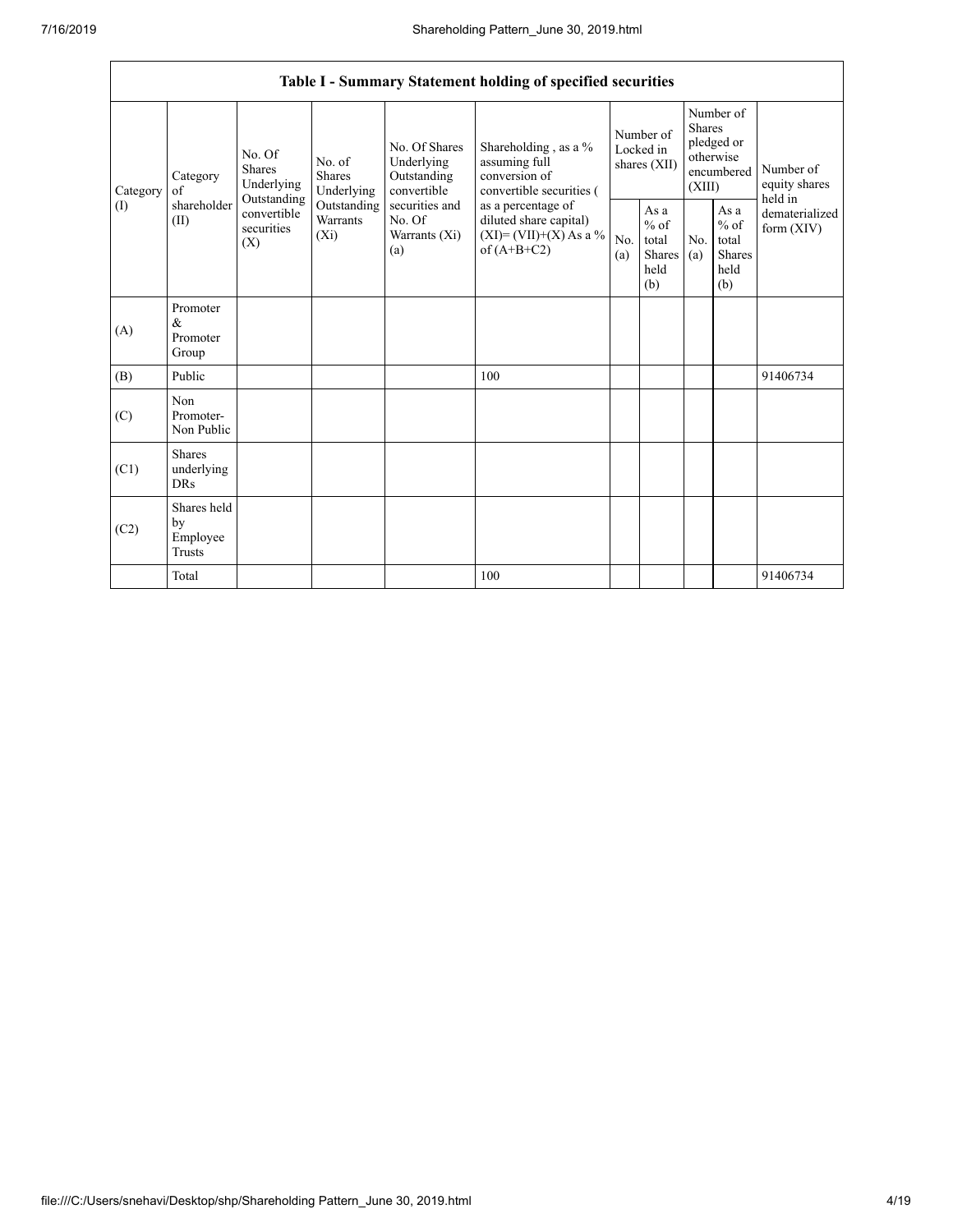Г

|                                                                             |                                                                                                                        |                                  |                                             |                                 |                                    |                             | Table II - Statement showing shareholding pattern of the Promoter and Promoter Group          |                           |               |                                      |                           |
|-----------------------------------------------------------------------------|------------------------------------------------------------------------------------------------------------------------|----------------------------------|---------------------------------------------|---------------------------------|------------------------------------|-----------------------------|-----------------------------------------------------------------------------------------------|---------------------------|---------------|--------------------------------------|---------------------------|
|                                                                             |                                                                                                                        |                                  |                                             | No.<br>Of                       | No. Of                             | Total nos.                  | Shareholding<br>as a % of total                                                               | class of securities (IX)  |               | Number of Voting Rights held in each |                           |
| Sr.                                                                         | Category &<br>Name of the<br>Shareholders                                                                              | Nos. Of<br>shareholders<br>(III) | No. of<br>fully paid<br>up equity<br>shares | Partly<br>paid-<br>up           | shares<br>underlying<br>Depository | shares<br>held<br>$(VII) =$ | no. of shares<br>(calculated as<br>per SCRR,                                                  | No of Voting (XIV) Rights |               |                                      | Total<br>as a %<br>of     |
|                                                                             | $($ I                                                                                                                  |                                  | held $(IV)$                                 | equity<br>shares<br>held<br>(V) | Receipts<br>(VI)                   | $(IV)+$<br>$(V)$ + $(VI)$   | 1957) (VIII)<br>As a % of<br>$(A+B+C2)$                                                       | Class eg:<br>$\mathbf X$  | Class<br>eg:y | Total                                | Total<br>Voting<br>rights |
| A                                                                           | Table II - Statement showing shareholding pattern of the Promoter and Promoter Group                                   |                                  |                                             |                                 |                                    |                             |                                                                                               |                           |               |                                      |                           |
| (1)                                                                         | Indian                                                                                                                 |                                  |                                             |                                 |                                    |                             |                                                                                               |                           |               |                                      |                           |
| (2)                                                                         | Foreign                                                                                                                |                                  |                                             |                                 |                                    |                             |                                                                                               |                           |               |                                      |                           |
| $\, {\bf B}$                                                                | Table III - Statement showing shareholding pattern of the Public shareholder                                           |                                  |                                             |                                 |                                    |                             |                                                                                               |                           |               |                                      |                           |
| (1)                                                                         | Institutions                                                                                                           |                                  |                                             |                                 |                                    |                             |                                                                                               |                           |               |                                      |                           |
| (a)                                                                         | Mutual Funds                                                                                                           | $\overline{5}$                   | 11273650                                    |                                 |                                    | 11273650                    | 12.27                                                                                         | 11273650                  |               | 11273650                             | 12.27                     |
| (c)                                                                         | Alternate<br>Investment<br>Funds                                                                                       | 3                                | 371491                                      |                                 |                                    | 371491                      | 0.4                                                                                           | 371491                    |               | 371491                               | 0.4                       |
| (e)                                                                         | Foreign<br>Portfolio<br>Investors                                                                                      | 48                               | 24161432                                    |                                 |                                    | 24161432                    | 26.29                                                                                         | 24161432                  |               | 24161432                             | 26.29                     |
| (f)                                                                         | Financial<br>Institutions/<br><b>Banks</b>                                                                             | $\overline{4}$                   | 32853                                       |                                 |                                    | 32853                       | 0.04                                                                                          | 32853                     |               | 32853                                | 0.04                      |
| Sub-Total<br>(B)(1)                                                         |                                                                                                                        | 60                               | 35839426                                    |                                 |                                    | 35839426                    | 38.99                                                                                         | 35839426                  |               | 35839426                             | 38.99                     |
| (3)                                                                         | Non-institutions                                                                                                       |                                  |                                             |                                 |                                    |                             |                                                                                               |                           |               |                                      |                           |
| (a(i))                                                                      | Individuals -<br>i.Individual<br>shareholders<br>holding<br>nominal share<br>capital up to<br>Rs. 2 lakhs.             | 22425                            | 4275731                                     |                                 |                                    | 4275731                     | 4.65                                                                                          | 4275731                   |               | 4275731                              | 4.65                      |
| (a(ii))                                                                     | Individuals -<br>ii. Individual<br>shareholders<br>holding<br>nominal share<br>capital in<br>excess of Rs.<br>2 lakhs. | 32                               | 2029429                                     |                                 |                                    | 2029429                     | 2.21                                                                                          | 2029429                   |               | 2029429                              | 2.21                      |
| (b)                                                                         | <b>NBFCs</b><br>registered<br>with RBI                                                                                 | 5                                | 42472                                       |                                 |                                    | 42472                       | 0.05                                                                                          | 42472                     |               | 42472                                | 0.05                      |
| (e)                                                                         | Any Other<br>(specify)                                                                                                 | 1756                             | 49724829                                    |                                 |                                    | 49724829                    | 54.1                                                                                          | 49724829                  |               | 49724829                             | 54.1                      |
| Sub-Total<br>(B)(3)                                                         |                                                                                                                        | 24218                            | 56072461                                    |                                 |                                    | 56072461                    | 61.01                                                                                         | 56072461                  |               | 56072461                             | 61.01                     |
| <b>Total Public</b><br>Shareholding<br>$(B)=(B)(1)+$<br>$(B)(2)+(B)$<br>(3) |                                                                                                                        | 24278                            | 91911887                                    |                                 |                                    | 91911887                    | 100                                                                                           | 91911887                  |               | 91911887                             | 100                       |
| $\overline{\mathbf{C}}$                                                     |                                                                                                                        |                                  |                                             |                                 |                                    |                             | Table IV - Statement showing shareholding pattern of the Non Promoter- Non Public shareholder |                           |               |                                      |                           |
| Total (<br>$A+B+C2$ )                                                       |                                                                                                                        | 24278                            | 91911887                                    |                                 |                                    | 91911887                    | 100                                                                                           | 91911887                  |               | 91911887                             | 100                       |
| Total<br>$(A+B+C)$                                                          |                                                                                                                        | 24278                            | 91911887                                    |                                 |                                    | 91911887                    | 100                                                                                           | 91911887                  |               | 91911887                             | 100                       |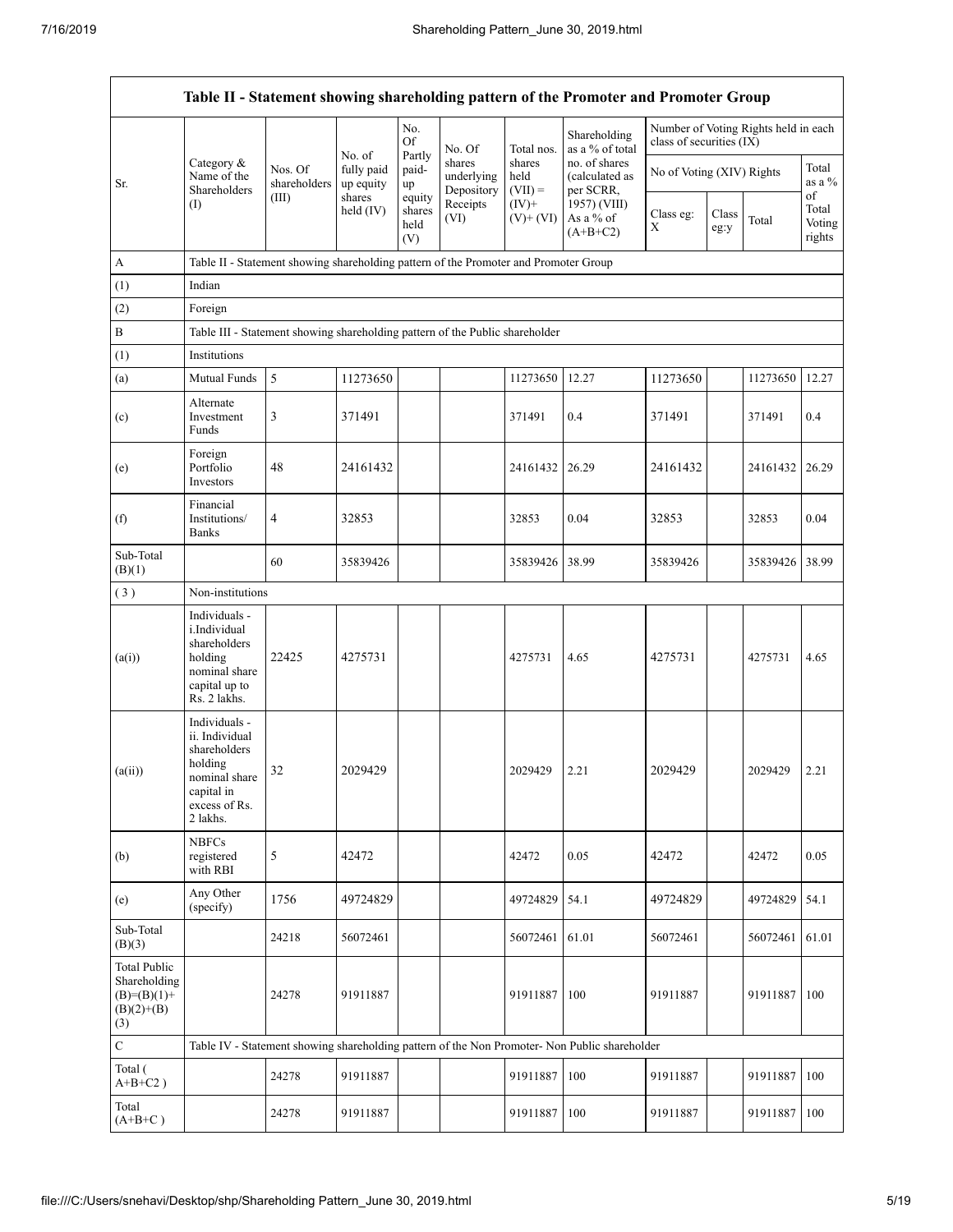|                                                                               |                                                                                                                         |                         |                                                           | Table II - Statement showing shareholding pattern of the Promoter and Promoter Group          |                                        |                                                   |                                                                        |                                                  |                                       |
|-------------------------------------------------------------------------------|-------------------------------------------------------------------------------------------------------------------------|-------------------------|-----------------------------------------------------------|-----------------------------------------------------------------------------------------------|----------------------------------------|---------------------------------------------------|------------------------------------------------------------------------|--------------------------------------------------|---------------------------------------|
| Sr.                                                                           | No. Of<br>No. of<br><b>Shares</b><br>Shares<br>Underlying<br>Outstanding<br>convertible<br>securities<br>$(X_i)$<br>(X) | Underlying              | No. Of Shares<br>Underlying<br>Outstanding<br>convertible | Shareholding, as a %<br>assuming full conversion of<br>convertible securities (as a           | Number of<br>Locked in<br>shares (XII) |                                                   | Number of<br>Shares<br>pledged or<br>otherwise<br>encumbered<br>(XIII) |                                                  | Number of<br>equity shares<br>held in |
|                                                                               |                                                                                                                         | Outstanding<br>Warrants | securities and No.<br>Of Warrants $(X_i)$<br>(a)          | percentage of diluted share<br>capital) (XI)= $(VII)+(X)$ As a<br>% of $(A+B+C2)$             | No.<br>(a)                             | As a<br>$\%$ of<br>total<br>Shares<br>held<br>(b) | No.<br>(a)                                                             | As a<br>$%$ of<br>total<br>Shares<br>held<br>(b) | dematerialized<br>form $(XIV)$        |
| $\mathbf{A}$                                                                  |                                                                                                                         |                         |                                                           | Table II - Statement showing shareholding pattern of the Promoter and Promoter Group          |                                        |                                                   |                                                                        |                                                  |                                       |
| (1)                                                                           | Indian                                                                                                                  |                         |                                                           |                                                                                               |                                        |                                                   |                                                                        |                                                  |                                       |
| (2)                                                                           | Foreign                                                                                                                 |                         |                                                           |                                                                                               |                                        |                                                   |                                                                        |                                                  |                                       |
| $\, {\bf B}$                                                                  |                                                                                                                         |                         |                                                           | Table III - Statement showing shareholding pattern of the Public shareholder                  |                                        |                                                   |                                                                        |                                                  |                                       |
| (1)                                                                           | Institutions                                                                                                            |                         |                                                           |                                                                                               |                                        |                                                   |                                                                        |                                                  |                                       |
| (a)                                                                           |                                                                                                                         |                         |                                                           | 12.27                                                                                         |                                        |                                                   |                                                                        |                                                  | 11273650                              |
| (c)                                                                           |                                                                                                                         |                         |                                                           | 0.4                                                                                           |                                        |                                                   |                                                                        |                                                  | 371491                                |
| (e)                                                                           |                                                                                                                         |                         |                                                           | 26.29                                                                                         |                                        |                                                   |                                                                        |                                                  | 24161432                              |
| (f)                                                                           |                                                                                                                         |                         |                                                           | 0.04                                                                                          |                                        |                                                   |                                                                        |                                                  | 32853                                 |
| Sub-Total<br>(B)(1)                                                           |                                                                                                                         |                         |                                                           | 38.99                                                                                         |                                        |                                                   |                                                                        |                                                  | 35839426                              |
| (3)                                                                           | Non-institutions                                                                                                        |                         |                                                           |                                                                                               |                                        |                                                   |                                                                        |                                                  |                                       |
| (a(i))                                                                        |                                                                                                                         |                         |                                                           | 4.65                                                                                          |                                        |                                                   |                                                                        |                                                  | 4062982                               |
| (a(ii))                                                                       |                                                                                                                         |                         |                                                           | 2.21                                                                                          |                                        |                                                   |                                                                        |                                                  | 1992679                               |
| (b)                                                                           |                                                                                                                         |                         |                                                           | 0.05                                                                                          |                                        |                                                   |                                                                        |                                                  | 42472                                 |
| (e)                                                                           |                                                                                                                         |                         |                                                           | 54.1                                                                                          |                                        |                                                   |                                                                        |                                                  | 49469175                              |
| Sub-Total<br>(B)(3)                                                           |                                                                                                                         |                         |                                                           | 61.01                                                                                         |                                        |                                                   |                                                                        |                                                  | 55567308                              |
| <b>Total Public</b><br>Shareholding<br>$(B)= (B)(1) +$<br>$(B)(2)+(B)$<br>(3) |                                                                                                                         |                         |                                                           | 100                                                                                           |                                        |                                                   |                                                                        |                                                  | 91406734                              |
| $\mathbf C$                                                                   |                                                                                                                         |                         |                                                           | Table IV - Statement showing shareholding pattern of the Non Promoter- Non Public shareholder |                                        |                                                   |                                                                        |                                                  |                                       |
| Total (<br>$A+B+C2$ )                                                         |                                                                                                                         |                         |                                                           | 100                                                                                           |                                        |                                                   |                                                                        |                                                  | 91406734                              |
| Total<br>$(A+B+C)$                                                            |                                                                                                                         |                         |                                                           | 100                                                                                           |                                        |                                                   |                                                                        |                                                  | 91406734                              |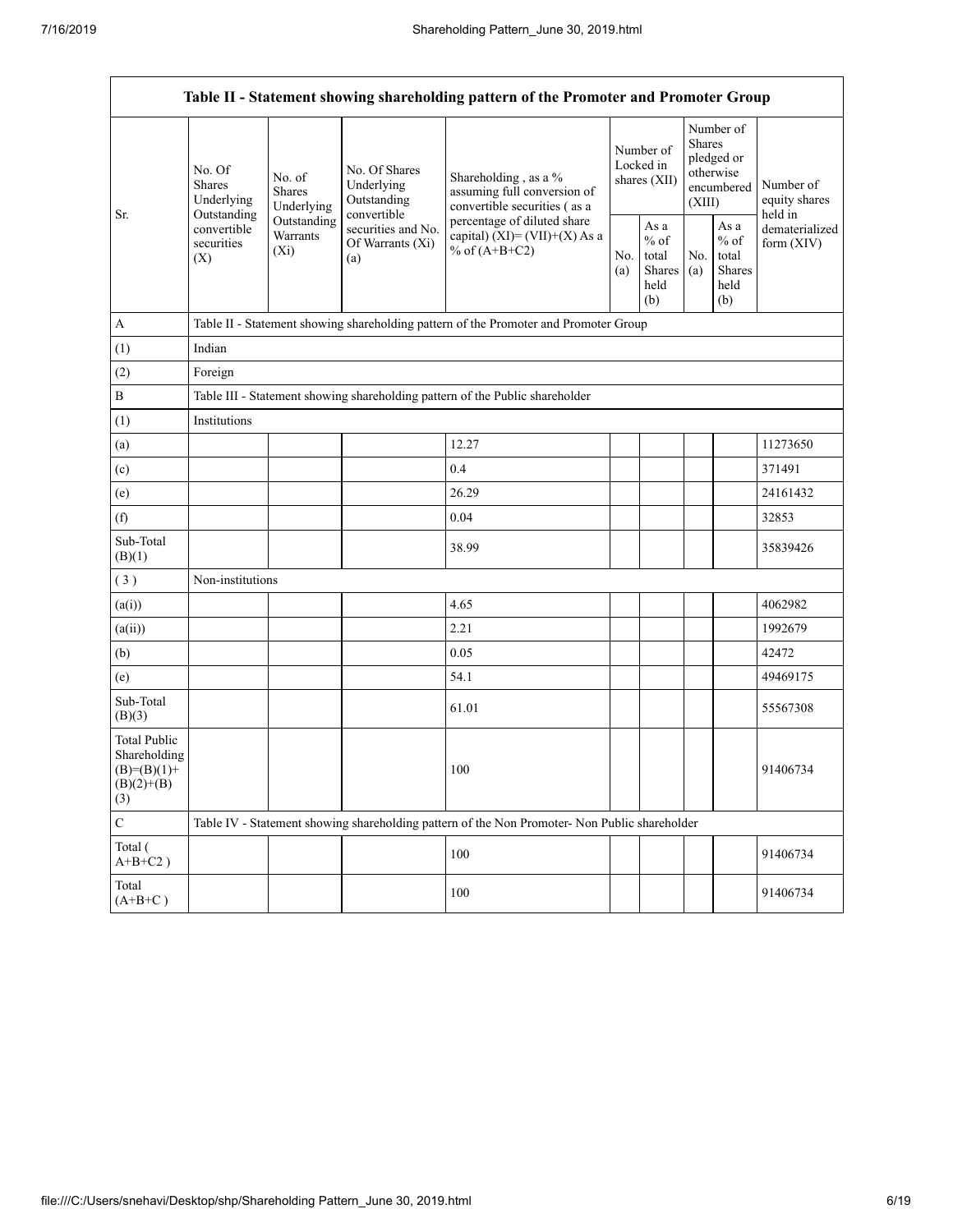| <b>Mutual Funds</b>                                                                                                                                                                  |                                                                 |                                                                                           |                                       |                          |  |  |  |  |
|--------------------------------------------------------------------------------------------------------------------------------------------------------------------------------------|-----------------------------------------------------------------|-------------------------------------------------------------------------------------------|---------------------------------------|--------------------------|--|--|--|--|
| Searial No.                                                                                                                                                                          | $\mathbf{1}$                                                    | $\overline{c}$                                                                            | 3                                     |                          |  |  |  |  |
| Name of the<br>Shareholders (I)                                                                                                                                                      | Reliance Capital Trustee Co. Ltd-<br>A/C Reliancesmall Cap Fund | Aditya Birla Sun Life Trustee Private Limited A/C<br>Aditya Birla Sun Life Small Cap Fund | <b>IDFC</b><br>Infrastructure<br>Fund | Click here<br>to go back |  |  |  |  |
| PAN(II)                                                                                                                                                                              | AAATR0090B                                                      | AAATB0102C                                                                                | AAETS9556K                            | Total                    |  |  |  |  |
| No. of fully paid<br>up equity shares<br>$held$ (IV)                                                                                                                                 | 6252754                                                         | 3901521                                                                                   | 1117467                               | 11271742                 |  |  |  |  |
| No. Of Partly paid-<br>up equity shares<br>held (V)                                                                                                                                  |                                                                 |                                                                                           |                                       |                          |  |  |  |  |
| No. Of shares<br>underlying<br>Depository<br>Receipts (VI)                                                                                                                           |                                                                 |                                                                                           |                                       |                          |  |  |  |  |
| Total nos. shares<br>held $(VII) = (IV) +$<br>$(V)$ + $(VI)$                                                                                                                         | 6252754                                                         | 3901521                                                                                   | 1117467                               | 11271742                 |  |  |  |  |
| Shareholding as a<br>% of total no. of<br>shares (calculated<br>as per SCRR,<br>1957) (VIII) As a<br>% of $(A+B+C2)$                                                                 | 6.8                                                             | 4.24                                                                                      | 1.22                                  | 12.26                    |  |  |  |  |
|                                                                                                                                                                                      | Number of Voting Rights held in each class of securities (IX)   |                                                                                           |                                       |                          |  |  |  |  |
| Class eg: X                                                                                                                                                                          | 6252754                                                         | 3901521                                                                                   | 1117467                               | 11271742                 |  |  |  |  |
| Class eg:y                                                                                                                                                                           |                                                                 |                                                                                           |                                       |                          |  |  |  |  |
| Total                                                                                                                                                                                | 6252754                                                         | 3901521                                                                                   | 1117467                               | 11271742                 |  |  |  |  |
| Total as a % of<br><b>Total Voting rights</b>                                                                                                                                        | 6.8                                                             | 4.24                                                                                      | 1.22                                  | 12.26                    |  |  |  |  |
| No. Of Shares<br>Underlying<br>Outstanding<br>convertible<br>securities (X)                                                                                                          |                                                                 |                                                                                           |                                       |                          |  |  |  |  |
| No. of Shares<br>Underlying<br>Outstanding<br>Warrants $(X_i)$                                                                                                                       |                                                                 |                                                                                           |                                       |                          |  |  |  |  |
| No. Of Shares<br>Underlying<br>Outstanding<br>convertible<br>securities and No.<br>Of Warrants (Xi)<br>(a)                                                                           |                                                                 |                                                                                           |                                       |                          |  |  |  |  |
| Shareholding, as a<br>% assuming full<br>conversion of<br>convertible<br>securities (as a<br>percentage of<br>diluted share<br>capital) (XI)=<br>$(VII)+(X)$ As a %<br>of $(A+B+C2)$ | 6.8                                                             | 4.24                                                                                      | 1.22                                  | 12.26                    |  |  |  |  |
| Number of Locked in shares (XII)                                                                                                                                                     |                                                                 |                                                                                           |                                       |                          |  |  |  |  |
| No. (a)                                                                                                                                                                              |                                                                 |                                                                                           |                                       |                          |  |  |  |  |
| As a % of total<br>Shares held (b)                                                                                                                                                   |                                                                 |                                                                                           |                                       |                          |  |  |  |  |
| Number of equity<br>shares held in                                                                                                                                                   | 6252754                                                         | 3901521                                                                                   | 1117467                               | 11271742                 |  |  |  |  |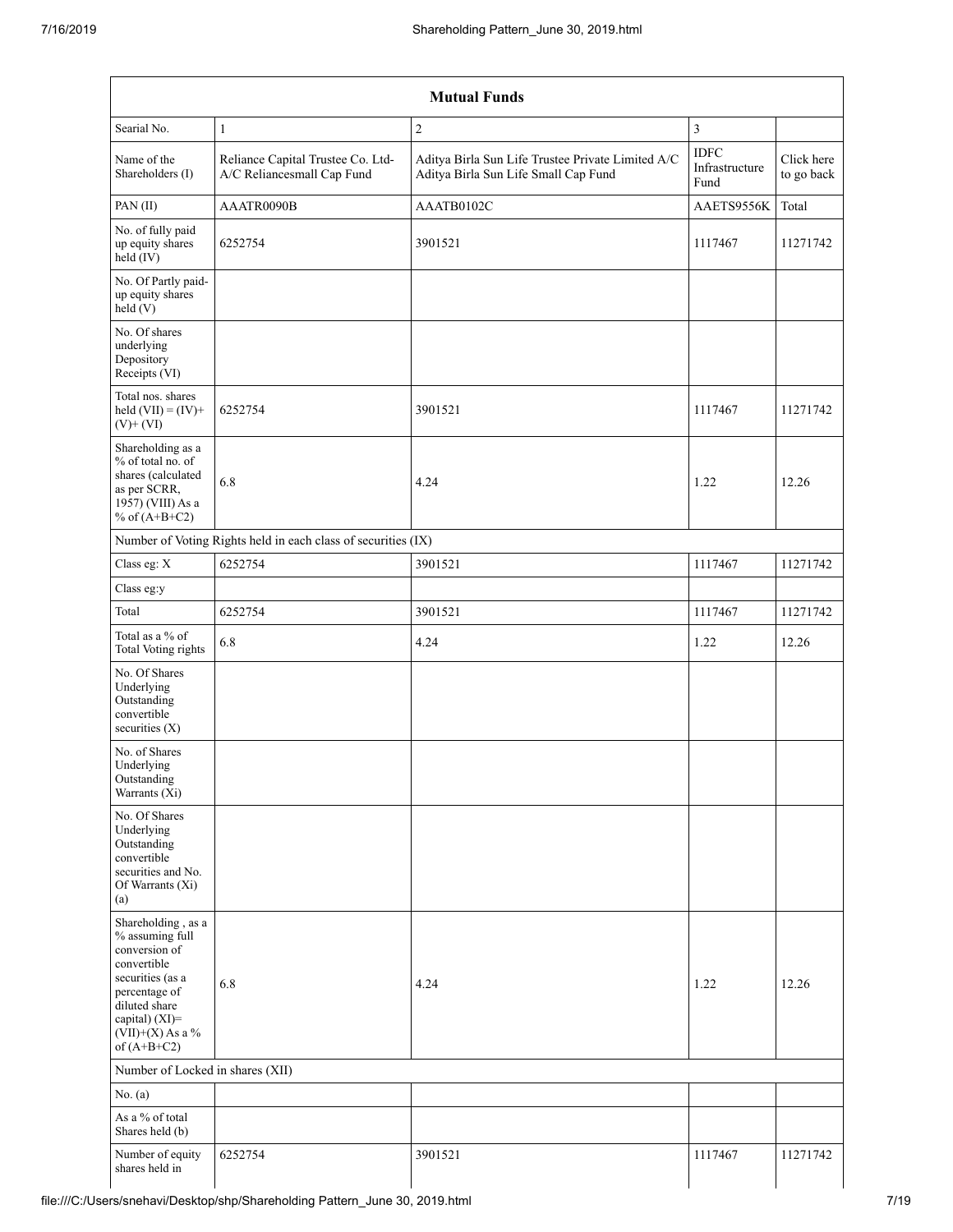| dematerialized<br>form $(XIV)$  |  |  |
|---------------------------------|--|--|
| Reason for not providing PAN    |  |  |
| Reason for not<br>providing PAN |  |  |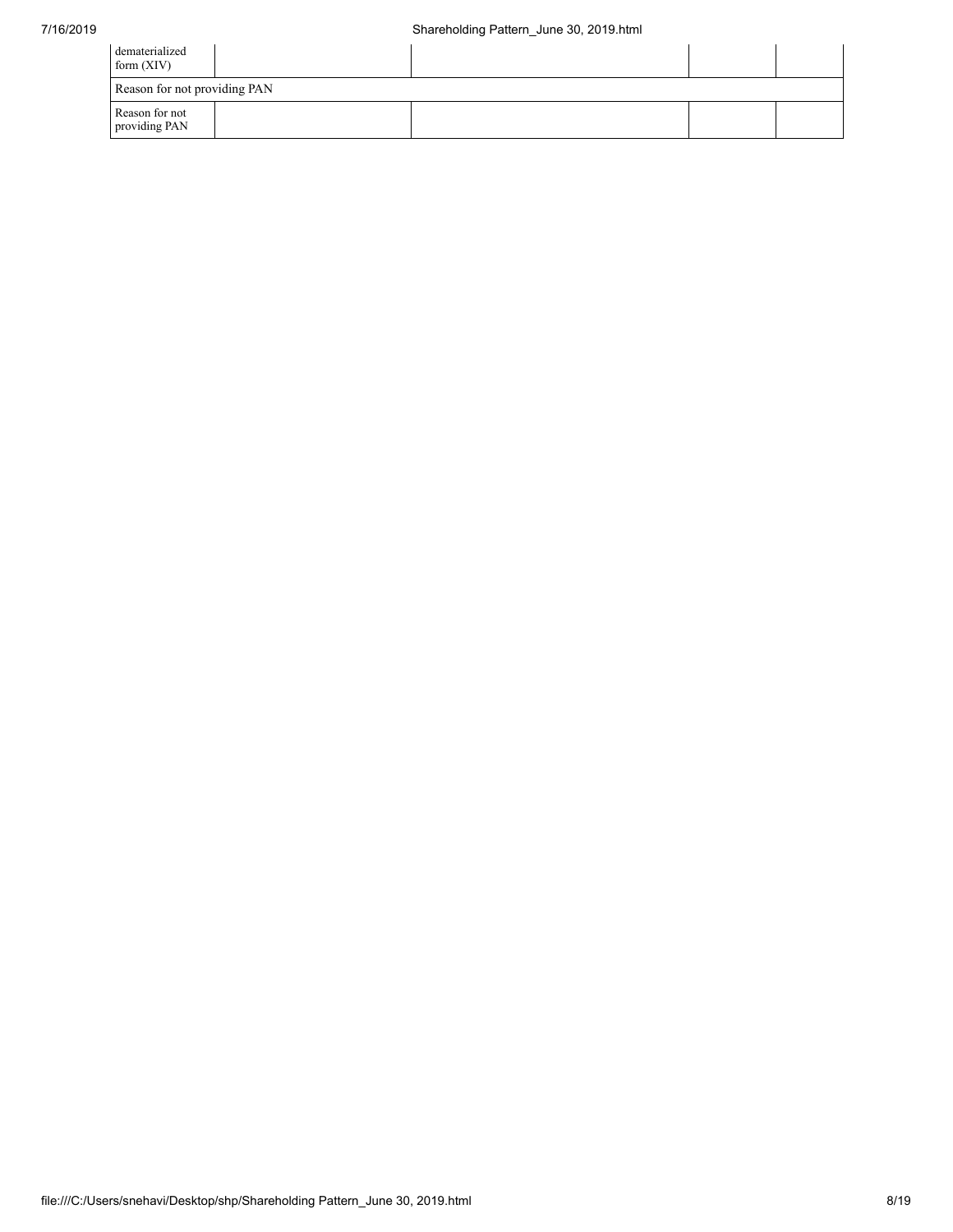| <b>Foreign Portfolio Investors</b>                                                                                                                                                   |                                             |                                                               |                                                     |                                      |                                                  |                                                 |  |  |
|--------------------------------------------------------------------------------------------------------------------------------------------------------------------------------------|---------------------------------------------|---------------------------------------------------------------|-----------------------------------------------------|--------------------------------------|--------------------------------------------------|-------------------------------------------------|--|--|
| Searial No.                                                                                                                                                                          | $\mathbf{1}$                                | $\overline{c}$                                                | $\mathfrak{Z}$                                      | 4                                    | 5                                                | 6                                               |  |  |
| Name of the<br>Shareholders (I)                                                                                                                                                      | East Bridge<br>Capital Master<br>Fund I Ltd | East Bridge<br>Capital Master<br>Fund Limited                 | Consilium<br>Extended<br>Opportunities Fund<br>L.P. | Columbia<br>Emerging<br>Markets Fund | Abu Dhabi<br>Investment<br>Authority -<br>Behave | Legato Capital<br>Management<br>Investments LLC |  |  |
| PAN (II)                                                                                                                                                                             | AAECE8814F                                  | AACCE9888M                                                    | AANFC8569P                                          | AABCE4519Q                           | AAACA4380N                                       | AACCL9875D                                      |  |  |
| No. of fully paid<br>up equity shares<br>held (IV)                                                                                                                                   | 3793508                                     | 3599997                                                       | 2974982                                             | 1903604                              | 1866855                                          | 1803413                                         |  |  |
| No. Of Partly paid-<br>up equity shares<br>held(V)                                                                                                                                   |                                             |                                                               |                                                     |                                      |                                                  |                                                 |  |  |
| No. Of shares<br>underlying<br>Depository<br>Receipts (VI)                                                                                                                           |                                             |                                                               |                                                     |                                      |                                                  |                                                 |  |  |
| Total nos. shares<br>held $(VII) = (IV) +$<br>$(V)$ + $(VI)$                                                                                                                         | 3793508                                     | 3599997                                                       | 2974982                                             | 1903604                              | 1866855                                          | 1803413                                         |  |  |
| Shareholding as a<br>% of total no. of<br>shares (calculated<br>as per SCRR,<br>1957) (VIII) As a<br>% of $(A+B+C2)$                                                                 | 4.13                                        | 3.92                                                          | 3.24                                                | 2.07                                 | 2.03                                             | 1.96                                            |  |  |
|                                                                                                                                                                                      |                                             | Number of Voting Rights held in each class of securities (IX) |                                                     |                                      |                                                  |                                                 |  |  |
| Class eg: X                                                                                                                                                                          | 3793508                                     | 3599997                                                       | 2974982                                             | 1903604                              | 1866855                                          | 1803413                                         |  |  |
| Class eg:y                                                                                                                                                                           |                                             |                                                               |                                                     |                                      |                                                  |                                                 |  |  |
| Total                                                                                                                                                                                | 3793508                                     | 3599997                                                       | 2974982                                             | 1903604                              | 1866855                                          | 1803413                                         |  |  |
| Total as a % of<br>Total Voting rights                                                                                                                                               | 4.13                                        | 3.92                                                          | 3.24                                                | 2.07                                 | 2.03                                             | 1.96                                            |  |  |
| No. Of Shares<br>Underlying<br>Outstanding<br>convertible<br>securities $(X)$                                                                                                        |                                             |                                                               |                                                     |                                      |                                                  |                                                 |  |  |
| No. of Shares<br>Underlying<br>Outstanding<br>Warrants (Xi)                                                                                                                          |                                             |                                                               |                                                     |                                      |                                                  |                                                 |  |  |
| No. Of Shares<br>Underlying<br>Outstanding<br>convertible<br>securities and No.<br>Of Warrants (Xi)<br>(a)                                                                           |                                             |                                                               |                                                     |                                      |                                                  |                                                 |  |  |
| Shareholding, as a<br>% assuming full<br>conversion of<br>convertible<br>securities (as a<br>percentage of<br>diluted share<br>capital) (XI)=<br>$(VII)+(X)$ As a %<br>of $(A+B+C2)$ | 4.13                                        | 3.92                                                          | 3.24                                                | 2.07                                 | 2.03                                             | 1.96                                            |  |  |
| Number of Locked in shares (XII)                                                                                                                                                     |                                             |                                                               |                                                     |                                      |                                                  |                                                 |  |  |
| No. (a)                                                                                                                                                                              |                                             |                                                               |                                                     |                                      |                                                  |                                                 |  |  |
| As a % of total<br>Shares held (b)                                                                                                                                                   |                                             |                                                               |                                                     |                                      |                                                  |                                                 |  |  |
| Number of equity                                                                                                                                                                     | 3793508                                     | 3599997                                                       | 2974982                                             | 1903604                              | 1866855                                          | 1803413                                         |  |  |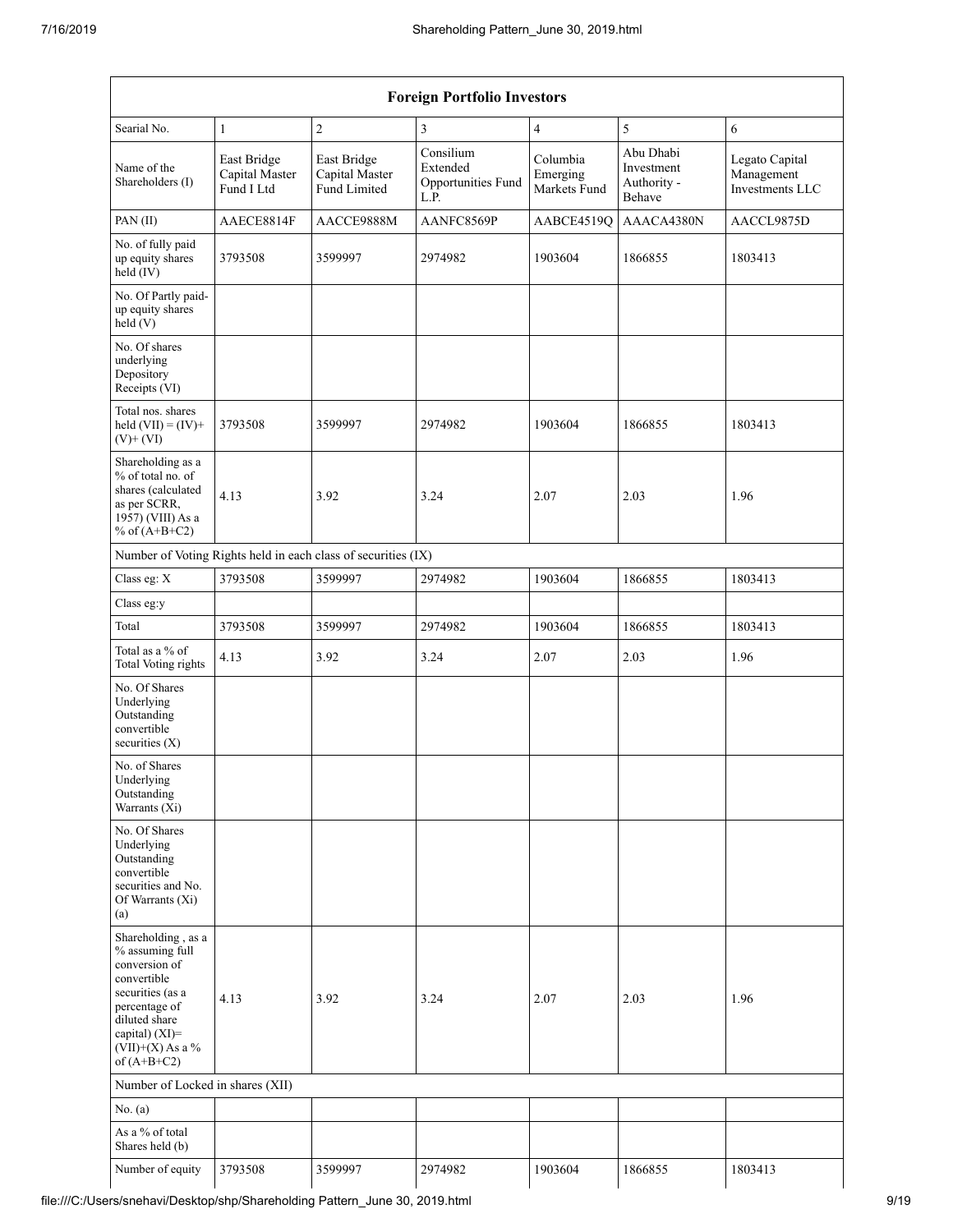| shares held in<br>dematerialized<br>form $(XIV)$ |  |  |  |
|--------------------------------------------------|--|--|--|
| Reason for not providing PAN                     |  |  |  |
| Reason for not<br>providing PAN                  |  |  |  |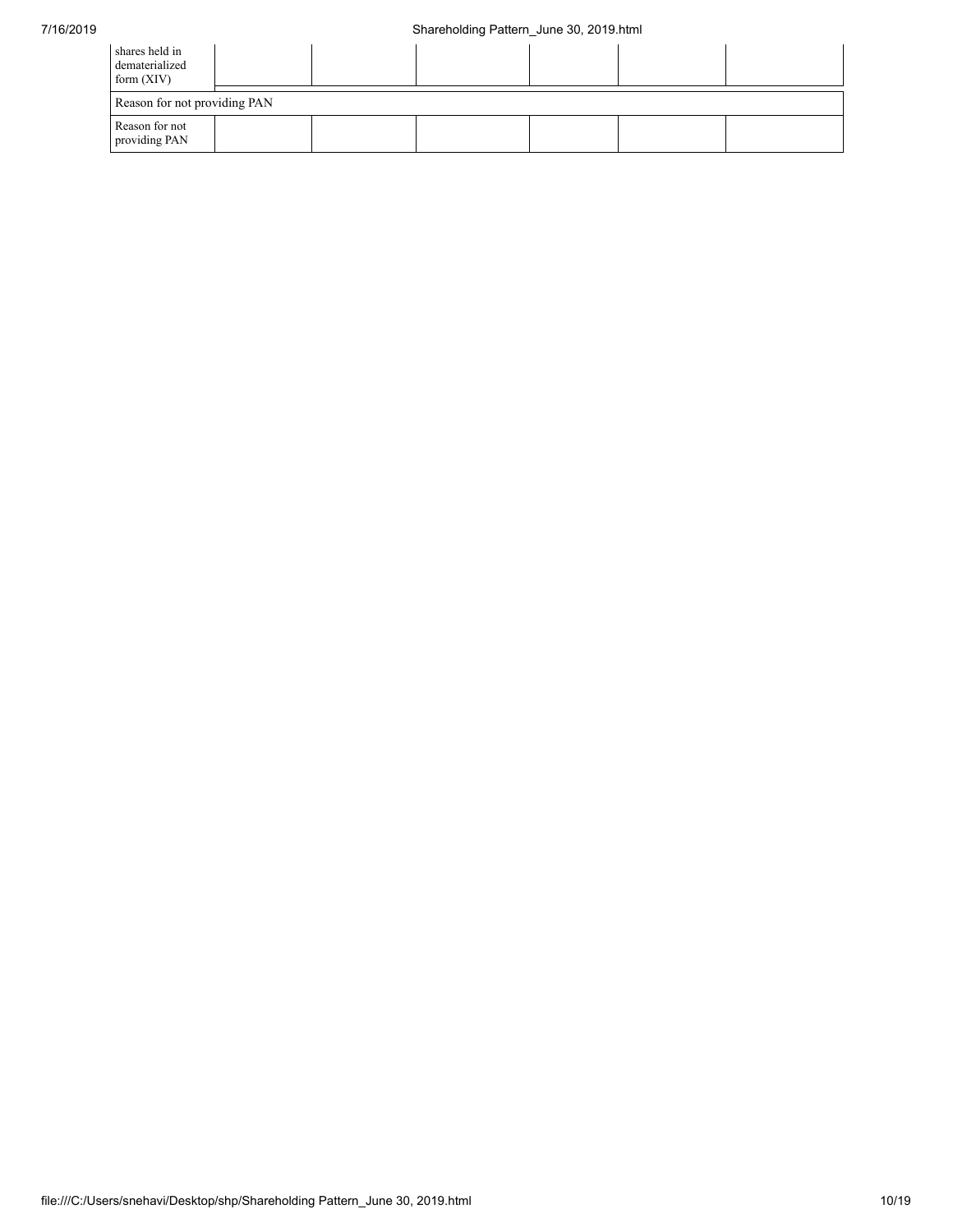|                                                                                                                                                                                      | <b>Foreign Portfolio Investors</b>                            |  |  |  |  |  |  |
|--------------------------------------------------------------------------------------------------------------------------------------------------------------------------------------|---------------------------------------------------------------|--|--|--|--|--|--|
| Searial No.                                                                                                                                                                          |                                                               |  |  |  |  |  |  |
| Name of the<br>Shareholders (I)                                                                                                                                                      | Click here to go back                                         |  |  |  |  |  |  |
| PAN(II)                                                                                                                                                                              | Total                                                         |  |  |  |  |  |  |
| No. of fully paid<br>up equity shares<br>$held$ (IV)                                                                                                                                 | 15942359                                                      |  |  |  |  |  |  |
| No. Of Partly paid-<br>up equity shares<br>held (V)                                                                                                                                  |                                                               |  |  |  |  |  |  |
| No. Of shares<br>underlying<br>Depository<br>Receipts (VI)                                                                                                                           |                                                               |  |  |  |  |  |  |
| Total nos. shares<br>held $(VII) = (IV) +$<br>$(V)$ + $(VI)$                                                                                                                         | 15942359                                                      |  |  |  |  |  |  |
| Shareholding as a<br>% of total no. of<br>shares (calculated<br>as per SCRR,<br>1957) (VIII) As a<br>% of $(A+B+C2)$                                                                 | 17.35                                                         |  |  |  |  |  |  |
|                                                                                                                                                                                      | Number of Voting Rights held in each class of securities (IX) |  |  |  |  |  |  |
| Class eg: X                                                                                                                                                                          | 15942359                                                      |  |  |  |  |  |  |
| Class eg:y                                                                                                                                                                           |                                                               |  |  |  |  |  |  |
| Total                                                                                                                                                                                | 15942359                                                      |  |  |  |  |  |  |
| Total as a % of<br>Total Voting rights                                                                                                                                               | 17.35                                                         |  |  |  |  |  |  |
| No. Of Shares<br>Underlying<br>Outstanding<br>convertible<br>securities $(X)$                                                                                                        |                                                               |  |  |  |  |  |  |
| No. of Shares<br>Underlying<br>Outstanding<br>Warrants (Xi)                                                                                                                          |                                                               |  |  |  |  |  |  |
| No. Of Shares<br>Underlying<br>Outstanding<br>convertible<br>securities and No.<br>Of Warrants (Xi)<br>(a)                                                                           |                                                               |  |  |  |  |  |  |
| Shareholding, as a<br>% assuming full<br>conversion of<br>convertible<br>securities (as a<br>percentage of<br>diluted share<br>capital) (XI)=<br>$(VII)+(X)$ As a %<br>of $(A+B+C2)$ | 17.35                                                         |  |  |  |  |  |  |
| Number of Locked in shares (XII)                                                                                                                                                     |                                                               |  |  |  |  |  |  |
| No. $(a)$                                                                                                                                                                            |                                                               |  |  |  |  |  |  |
| As a % of total<br>Shares held (b)                                                                                                                                                   |                                                               |  |  |  |  |  |  |
| Number of equity<br>shares held in<br>dematerialized<br>form $(XIV)$                                                                                                                 | 15942359                                                      |  |  |  |  |  |  |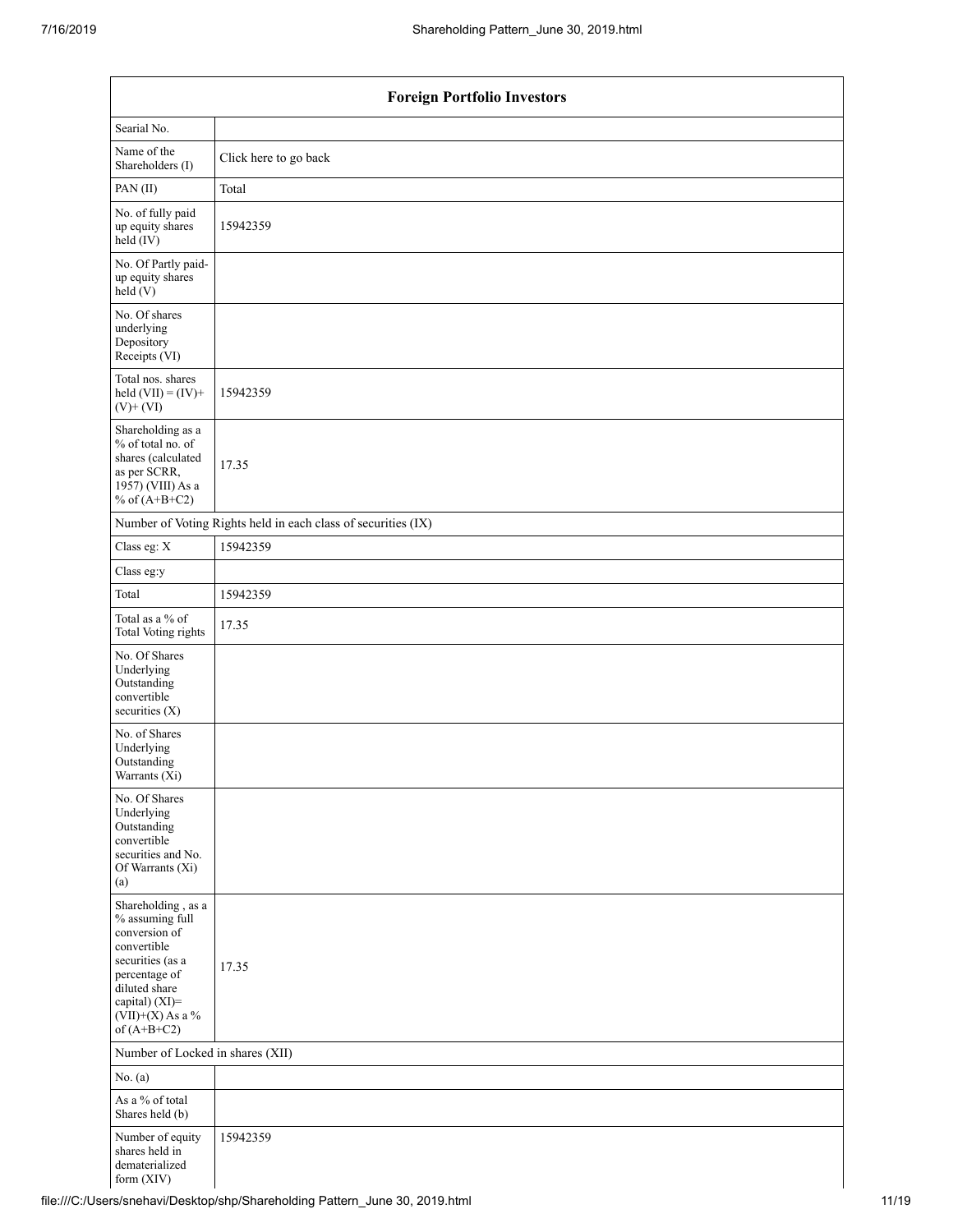| Reason for not providing PAN    |  |  |  |  |  |  |
|---------------------------------|--|--|--|--|--|--|
| Reason for not<br>providing PAN |  |  |  |  |  |  |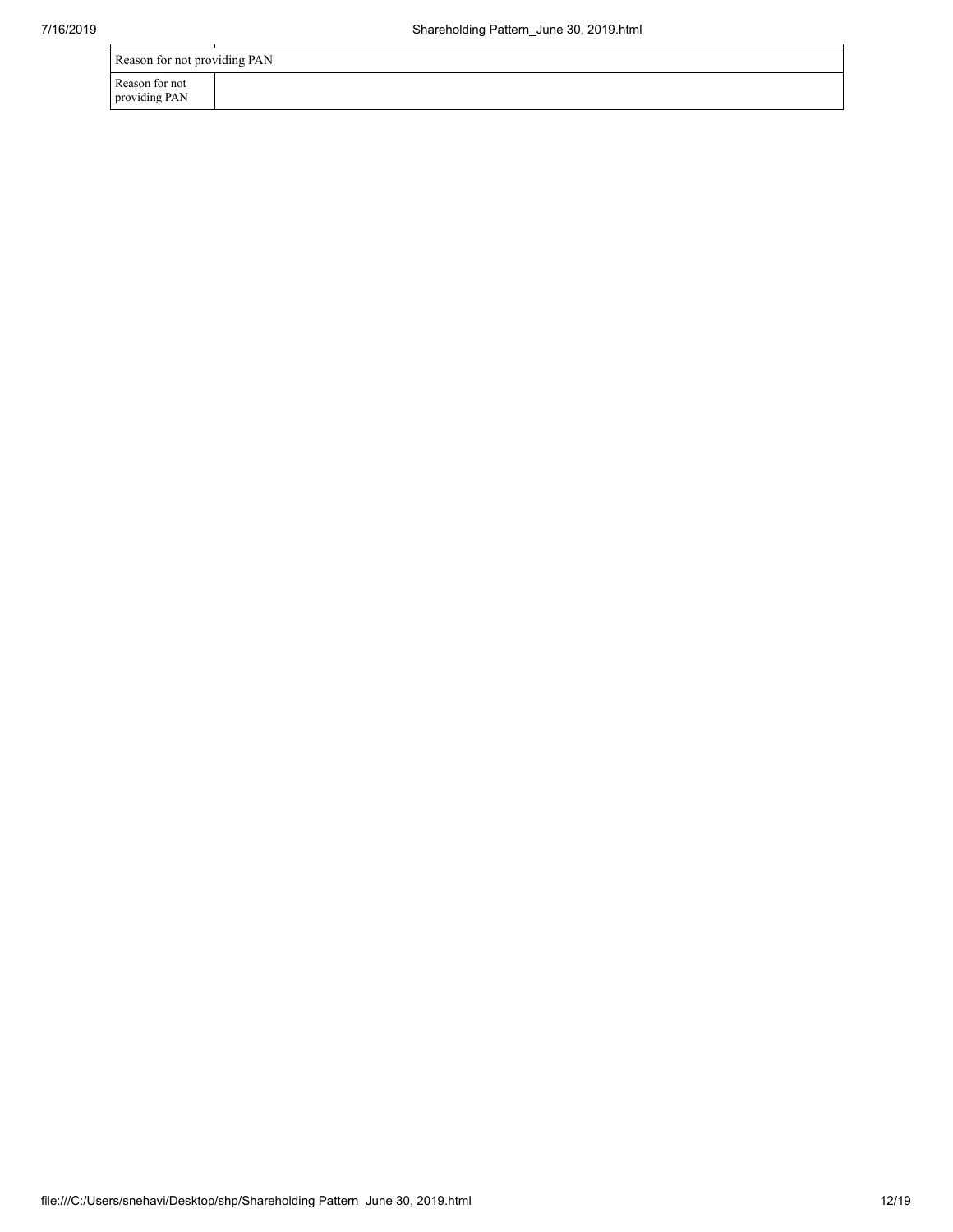| Any Other (specify)                                                                                                                                                                  |                  |                      |                |                      |                                              |                                              |                                              |
|--------------------------------------------------------------------------------------------------------------------------------------------------------------------------------------|------------------|----------------------|----------------|----------------------|----------------------------------------------|----------------------------------------------|----------------------------------------------|
| Searial No.                                                                                                                                                                          | $\mathbf{1}$     | $\mathbf{2}$         | $\mathfrak{Z}$ | $\overline{4}$       | 5                                            | 6                                            | 7                                            |
| Category                                                                                                                                                                             | Trusts           | Foreign<br>Nationals | <b>HUF</b>     | Others               | Others                                       | Others                                       | Others                                       |
| Category / More<br>than 1 percentage                                                                                                                                                 | Category         | Category             | Category       | Category             | More than 1<br>percentage of<br>shareholding | More than 1<br>percentage of<br>shareholding | More than 1<br>percentage of<br>shareholding |
| Name of the<br>Shareholders (I)                                                                                                                                                      |                  |                      |                | Foreign<br>Companies | Cascade Capital<br>Management<br>Mauritius   | Samena Spectrum Co                           | Mayfield XII,<br>Mauritius                   |
| PAN(II)                                                                                                                                                                              |                  |                      |                |                      | AAGCC7235A                                   | AAXCS0197E                                   | AAFCM0300F                                   |
| No. of the<br>Shareholders (I)                                                                                                                                                       | $\mathbf{1}$     | $\mathbf{1}$         | 619            | 7                    | $\mathbf{1}$                                 | 1                                            | $\mathbf{1}$                                 |
| No. of fully paid<br>up equity shares<br>held (IV)                                                                                                                                   | 2                | 1205                 | 145513         | 37101190             | 16513184                                     | 9441649                                      | 7106628                                      |
| No. Of Partly paid-<br>up equity shares<br>held (V)                                                                                                                                  |                  |                      |                |                      |                                              |                                              |                                              |
| No. Of shares<br>underlying<br>Depository<br>Receipts (VI)                                                                                                                           |                  |                      |                |                      |                                              |                                              |                                              |
| Total nos. shares<br>held $(VII) = (IV) +$<br>$(V)$ + $(VI)$                                                                                                                         | 2                | 1205                 | 145513         | 37101190             | 16513184                                     | 9441649                                      | 7106628                                      |
| Shareholding as a<br>% of total no. of<br>shares (calculated<br>as per SCRR,<br>1957) (VIII) As a<br>% of $(A+B+C2)$                                                                 | $\theta$         | $\mathbf{0}$         | 0.16           | 40.37                | 17.97                                        | 10.27                                        | 7.73                                         |
| Number of Voting Rights held in each class of securities (IX)                                                                                                                        |                  |                      |                |                      |                                              |                                              |                                              |
| Class eg: X                                                                                                                                                                          | $\overline{2}$   | 1205                 | 145513         | 37101190             | 16513184                                     | 9441649                                      | 7106628                                      |
| Class eg:y                                                                                                                                                                           |                  |                      |                |                      |                                              |                                              |                                              |
| Total                                                                                                                                                                                | $\overline{2}$   | 1205                 | 145513         | 37101190             | 16513184                                     | 9441649                                      | 7106628                                      |
| Total as a % of<br>Total Voting rights                                                                                                                                               | $\theta$         | $\theta$             | $0.16\,$       | 40.37                | 17.97                                        | 10.27                                        | 7.73                                         |
| No. Of Shares<br>Underlying<br>Outstanding<br>convertible<br>securities $(X)$                                                                                                        |                  |                      |                |                      |                                              |                                              |                                              |
| No. of Shares<br>Underlying<br>Outstanding<br>Warrants $(X_i)$                                                                                                                       |                  |                      |                |                      |                                              |                                              |                                              |
| No. Of Shares<br>Underlying<br>Outstanding<br>convertible<br>securities and No.<br>Of Warrants (Xi)<br>(a)                                                                           |                  |                      |                |                      |                                              |                                              |                                              |
| Shareholding, as a<br>% assuming full<br>conversion of<br>convertible<br>securities (as a<br>percentage of<br>diluted share<br>capital) (XI)=<br>$(VII)+(X)$ As a %<br>of $(A+B+C2)$ | $\boldsymbol{0}$ | $\boldsymbol{0}$     | 0.16           | 40.37                | 17.97                                        | 10.27                                        | 7.73                                         |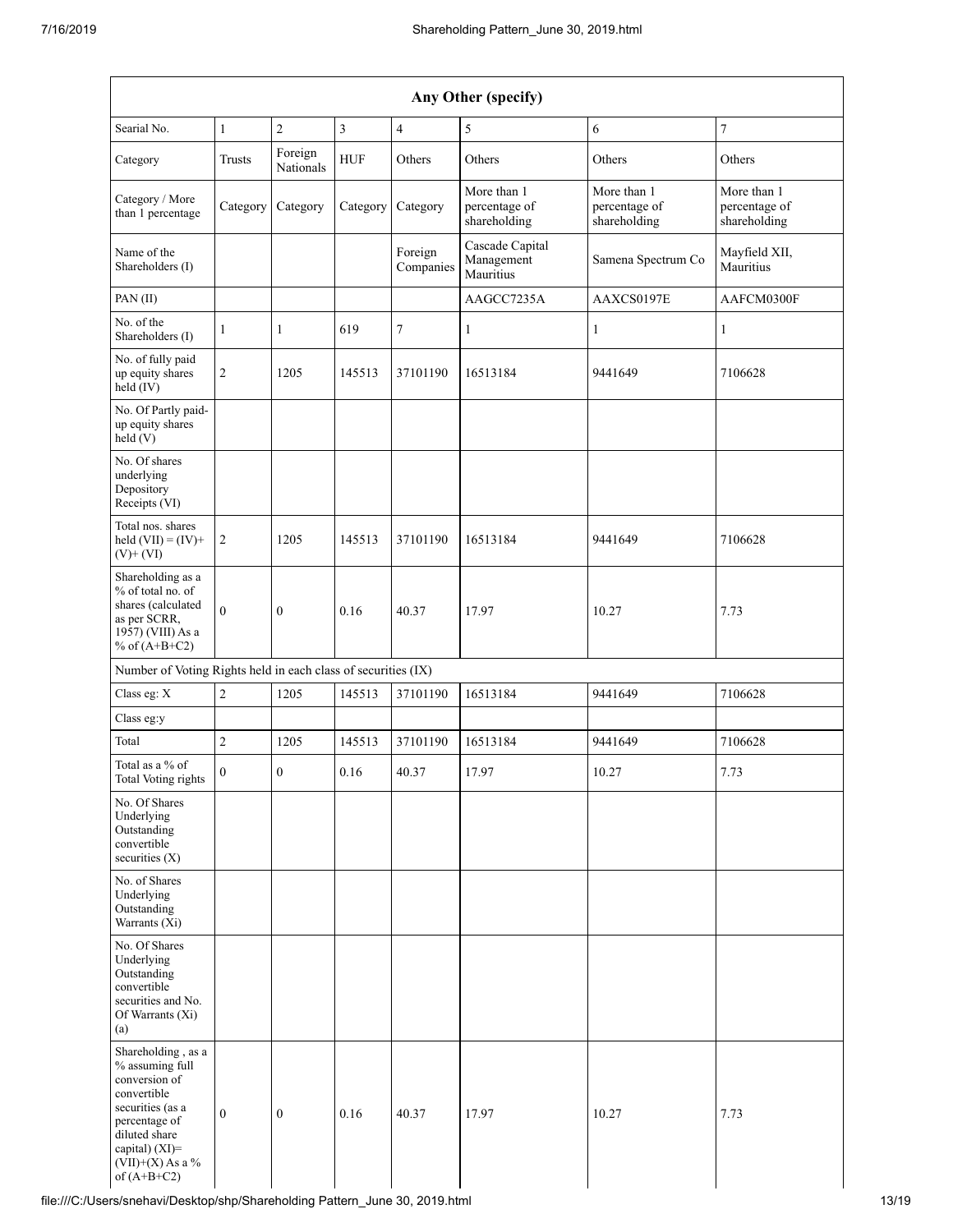| Number of Locked in shares (XII)                                     |                |      |        |          |          |         |         |
|----------------------------------------------------------------------|----------------|------|--------|----------|----------|---------|---------|
| No. $(a)$                                                            |                |      |        |          |          |         |         |
| As a % of total<br>Shares held (b)                                   |                |      |        |          |          |         |         |
| Number of equity<br>shares held in<br>dematerialized<br>form $(XIV)$ | $\bigcap$<br>∠ | 1205 | 145513 | 36874996 | 16513184 | 9441649 | 7106628 |
| Reason for not providing PAN                                         |                |      |        |          |          |         |         |
| Reason for not<br>providing PAN                                      |                |      |        |          |          |         |         |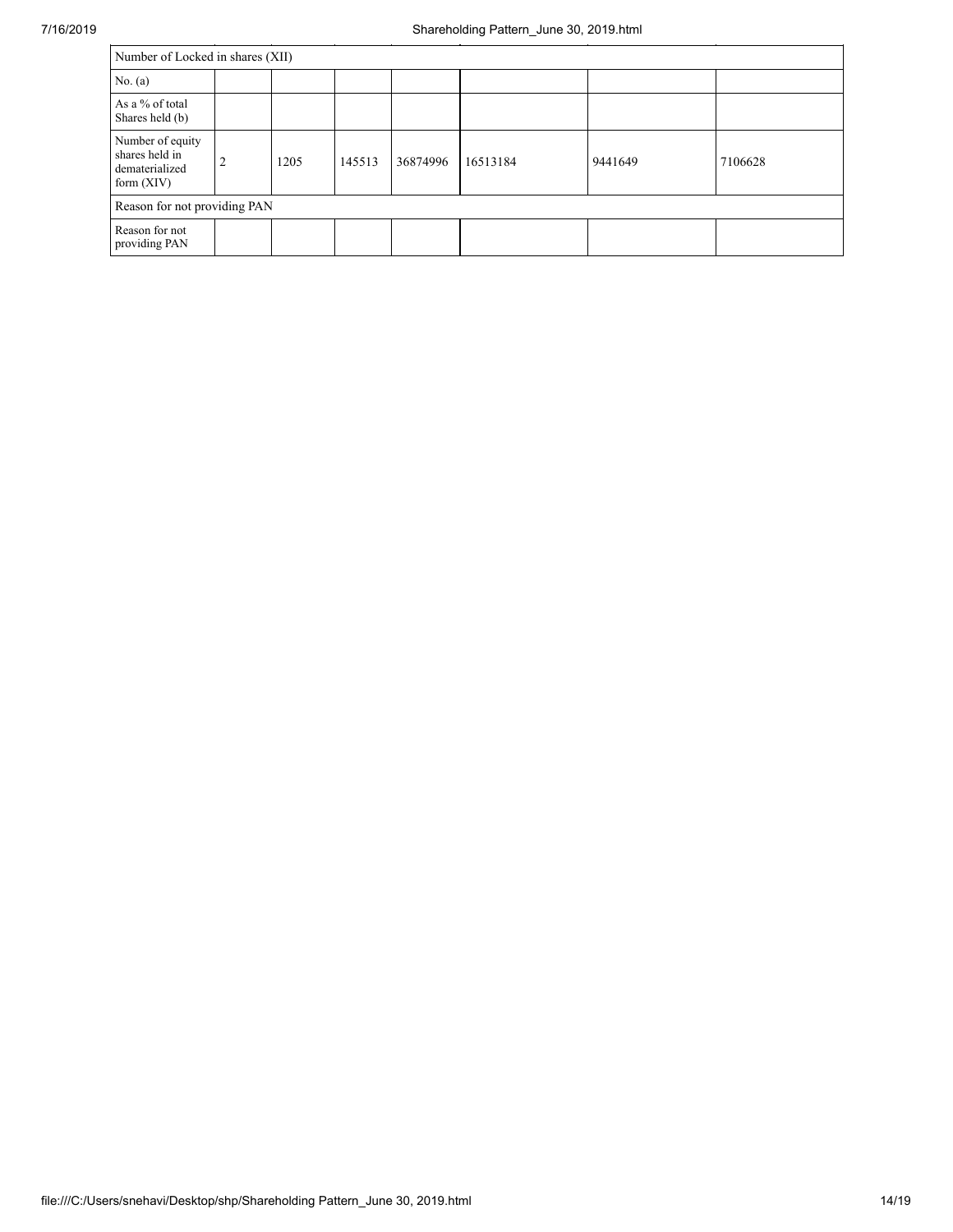| Any Other (specify)                                                                                                                                                                     |                                                               |                                  |                                        |                                              |           |                                              |                     |
|-----------------------------------------------------------------------------------------------------------------------------------------------------------------------------------------|---------------------------------------------------------------|----------------------------------|----------------------------------------|----------------------------------------------|-----------|----------------------------------------------|---------------------|
| Searial No.                                                                                                                                                                             | 8                                                             | 9                                | 10                                     | 11                                           | 12        | 13                                           | 14                  |
| Category                                                                                                                                                                                | Others                                                        | Non-<br>Resident<br>Indian (NRI) | Director or<br>Director's<br>Relatives | Director or<br>Director's Relatives          | Employees | Employees                                    | Clearing<br>Members |
| Category / More<br>than 1 percentage                                                                                                                                                    | More than 1<br>percentage of<br>shareholding                  | Category                         | Category                               | More than 1<br>percentage of<br>shareholding | Category  | More than 1<br>percentage of<br>shareholding | Category            |
| Name of the<br>Shareholders (I)                                                                                                                                                         | Sandstone Private<br>Investments                              |                                  |                                        | Sanjay Nayak                                 |           | Kumar <sub>N</sub><br>Sivarajan              |                     |
| PAN (II)                                                                                                                                                                                | AAKCS4600D                                                    |                                  |                                        | AAAPN0409J                                   |           | AIFPS1823E                                   |                     |
| No. of the<br>Shareholders (I)                                                                                                                                                          | 1                                                             | 419                              | 3                                      | 1                                            | 408       | 1                                            | 102                 |
| No. of fully paid<br>up equity shares<br>held (IV)                                                                                                                                      | 3589800                                                       | 433317                           | 3369324                                | 2528991                                      | 6298003   | 1468543                                      | 159880              |
| No. Of Partly paid-<br>up equity shares<br>held(V)                                                                                                                                      |                                                               |                                  |                                        |                                              |           |                                              |                     |
| No. Of shares<br>underlying<br>Depository<br>Receipts (VI)                                                                                                                              |                                                               |                                  |                                        |                                              |           |                                              |                     |
| Total nos. shares<br>held $(VII) = (IV) +$<br>$(V)$ + $(VI)$                                                                                                                            | 3589800                                                       | 433317                           | 3369324                                | 2528991                                      | 6298003   | 1468543                                      | 159880              |
| Shareholding as a<br>% of total no. of<br>shares (calculated<br>as per SCRR,<br>1957) (VIII) As a<br>% of $(A+B+C2)$                                                                    | 3.91                                                          | 0.47                             | 3.67                                   | 2.75                                         | 6.85      | 1.6                                          | 0.17                |
|                                                                                                                                                                                         | Number of Voting Rights held in each class of securities (IX) |                                  |                                        |                                              |           |                                              |                     |
| Class eg: X                                                                                                                                                                             | 3589800                                                       | 433317                           | 3369324                                | 2528991                                      | 6298003   | 1468543                                      | 159880              |
| Class eg:y                                                                                                                                                                              |                                                               |                                  |                                        |                                              |           |                                              |                     |
| Total                                                                                                                                                                                   | 3589800                                                       | 433317                           | 3369324                                | 2528991                                      | 6298003   | 1468543                                      | 159880              |
| Total as a % of<br>Total Voting rights                                                                                                                                                  | 3.91                                                          | 0.47                             | 3.67                                   | 2.75                                         | 6.85      | 1.6                                          | 0.17                |
| No. Of Shares<br>Underlying<br>Outstanding<br>convertible<br>securities $(X)$                                                                                                           |                                                               |                                  |                                        |                                              |           |                                              |                     |
| No. of Shares<br>Underlying<br>Outstanding<br>Warrants (Xi)                                                                                                                             |                                                               |                                  |                                        |                                              |           |                                              |                     |
| No. Of Shares<br>Underlying<br>Outstanding<br>convertible<br>securities and No.<br>Of Warrants (Xi)<br>(a)                                                                              |                                                               |                                  |                                        |                                              |           |                                              |                     |
| Shareholding, as a<br>% assuming full<br>conversion of<br>convertible<br>securities (as a<br>percentage of<br>diluted share<br>capital) $(XI)$ =<br>$(VII)+(X)$ As a %<br>of $(A+B+C2)$ | 3.91                                                          | 0.47                             | 3.67                                   | 2.75                                         | 6.85      | 1.6                                          | 0.17                |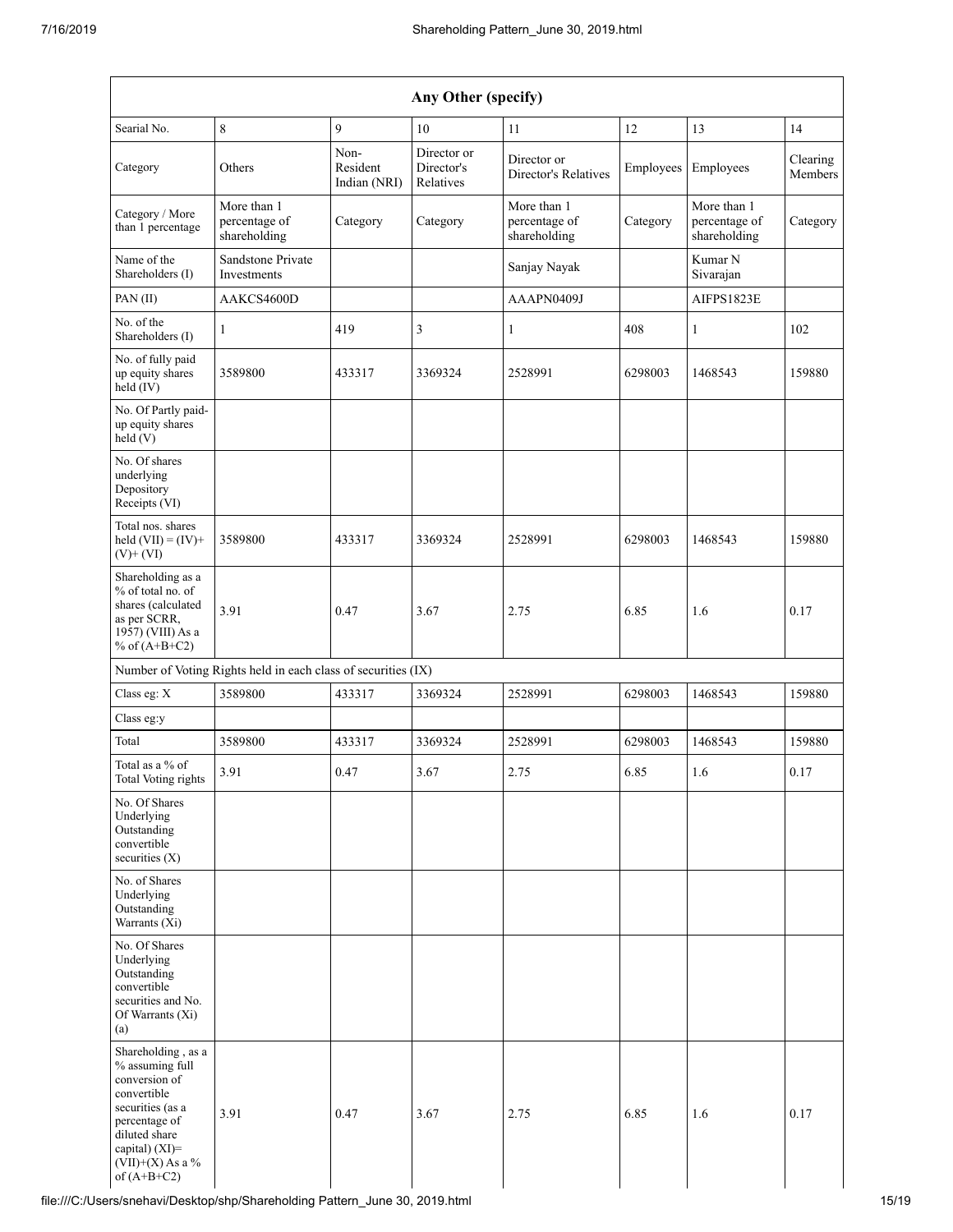| Number of Locked in shares (XII)                                     |         |        |         |         |         |         |        |
|----------------------------------------------------------------------|---------|--------|---------|---------|---------|---------|--------|
| No. $(a)$                                                            |         |        |         |         |         |         |        |
| As a % of total<br>Shares held (b)                                   |         |        |         |         |         |         |        |
| Number of equity<br>shares held in<br>dematerialized<br>form $(XIV)$ | 3589800 | 404517 | 3369324 | 2528991 | 6297343 | 1468543 | 159880 |
| Reason for not providing PAN                                         |         |        |         |         |         |         |        |
| Reason for not<br>providing PAN                                      |         |        |         |         |         |         |        |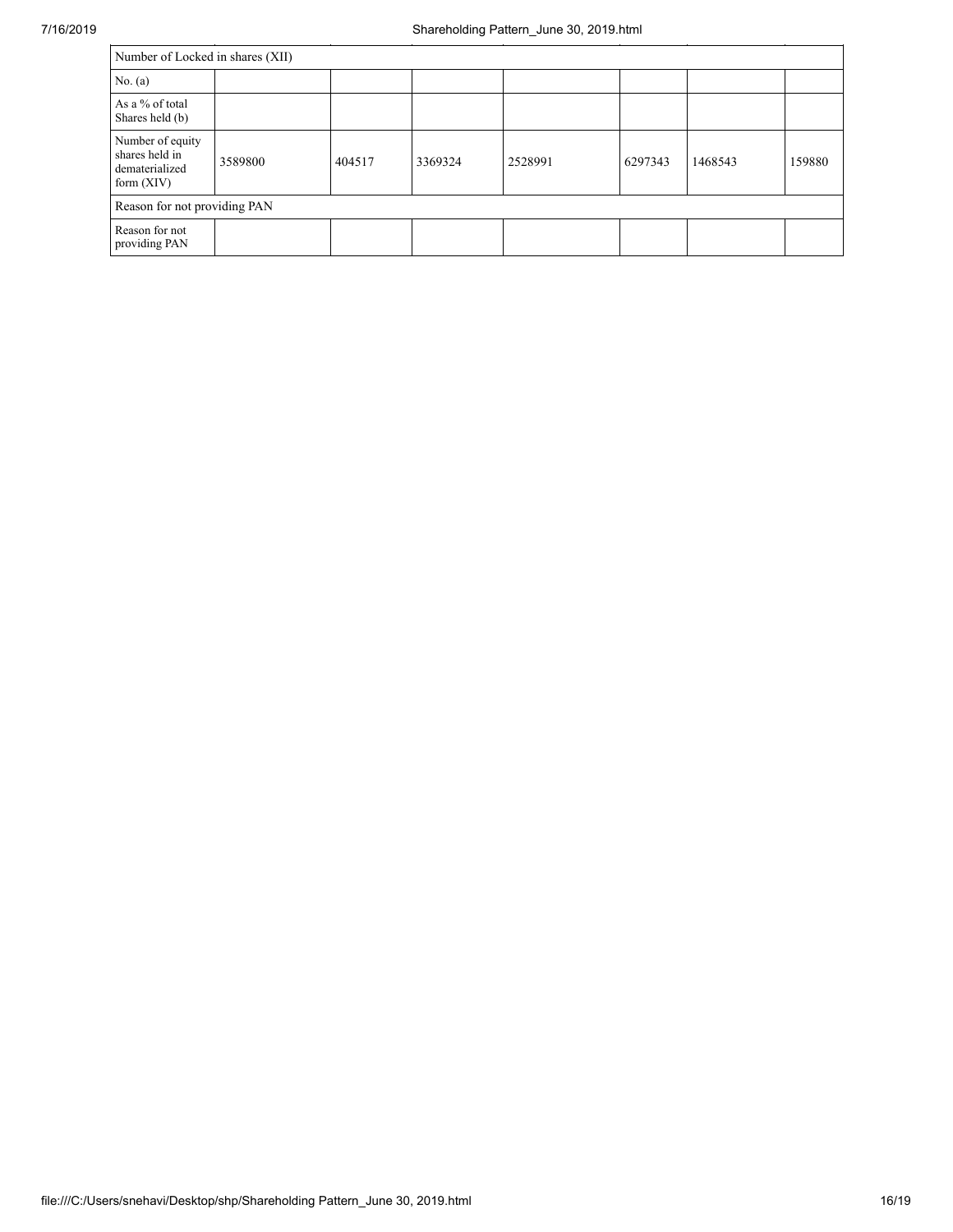| Any Other (specify)                                                                                                                                                                  |                                                               |                       |  |  |  |  |
|--------------------------------------------------------------------------------------------------------------------------------------------------------------------------------------|---------------------------------------------------------------|-----------------------|--|--|--|--|
| Searial No.                                                                                                                                                                          | 15                                                            |                       |  |  |  |  |
| Category                                                                                                                                                                             | <b>Bodies Corporate</b>                                       |                       |  |  |  |  |
| Category / More<br>than 1 percentage                                                                                                                                                 | Category                                                      |                       |  |  |  |  |
| Name of the<br>Shareholders (I)                                                                                                                                                      |                                                               | Click here to go back |  |  |  |  |
| PAN(II)                                                                                                                                                                              |                                                               | Total                 |  |  |  |  |
| No. of the<br>Shareholders (I)                                                                                                                                                       | 196                                                           | 1756                  |  |  |  |  |
| No. of fully paid<br>up equity shares<br>$held$ (IV)                                                                                                                                 | 2216395                                                       | 49724829              |  |  |  |  |
| No. Of Partly paid-<br>up equity shares<br>held $(V)$                                                                                                                                |                                                               |                       |  |  |  |  |
| No. Of shares<br>underlying<br>Depository<br>Receipts (VI)                                                                                                                           |                                                               |                       |  |  |  |  |
| Total nos. shares<br>held $(VII) = (IV) +$<br>$(V)$ + $(VI)$                                                                                                                         | 2216395                                                       | 49724829              |  |  |  |  |
| Shareholding as a<br>% of total no. of<br>shares (calculated<br>as per SCRR,<br>1957) (VIII) As a<br>% of $(A+B+C2)$                                                                 | 2.41                                                          | 54.1                  |  |  |  |  |
|                                                                                                                                                                                      | Number of Voting Rights held in each class of securities (IX) |                       |  |  |  |  |
| Class eg: $\mathbf X$                                                                                                                                                                | 2216395                                                       | 49724829              |  |  |  |  |
| Class eg:y                                                                                                                                                                           |                                                               |                       |  |  |  |  |
| Total                                                                                                                                                                                | 2216395                                                       | 49724829              |  |  |  |  |
| Total as a $\%$ of<br><b>Total Voting rights</b>                                                                                                                                     | 2.41                                                          | 54.1                  |  |  |  |  |
| No. Of Shares<br>Underlying<br>Outstanding<br>convertible<br>securities $(X)$                                                                                                        |                                                               |                       |  |  |  |  |
| No. of Shares<br>Underlying<br>Outstanding<br>Warrants (Xi)                                                                                                                          |                                                               |                       |  |  |  |  |
| No. Of Shares<br>Underlying<br>Outstanding<br>convertible<br>securities and No.<br>Of Warrants (Xi)<br>(a)                                                                           |                                                               |                       |  |  |  |  |
| Shareholding, as a<br>% assuming full<br>conversion of<br>convertible<br>securities (as a<br>percentage of<br>diluted share<br>capital) (XI)=<br>$(VII)+(X)$ As a %<br>of $(A+B+C2)$ | 2.41                                                          | 54.1                  |  |  |  |  |
| Number of Locked in shares (XII)                                                                                                                                                     |                                                               |                       |  |  |  |  |
| No. (a)                                                                                                                                                                              |                                                               |                       |  |  |  |  |

file:///C:/Users/snehavi/Desktop/shp/Shareholding Pattern\_June 30, 2019.html 17/19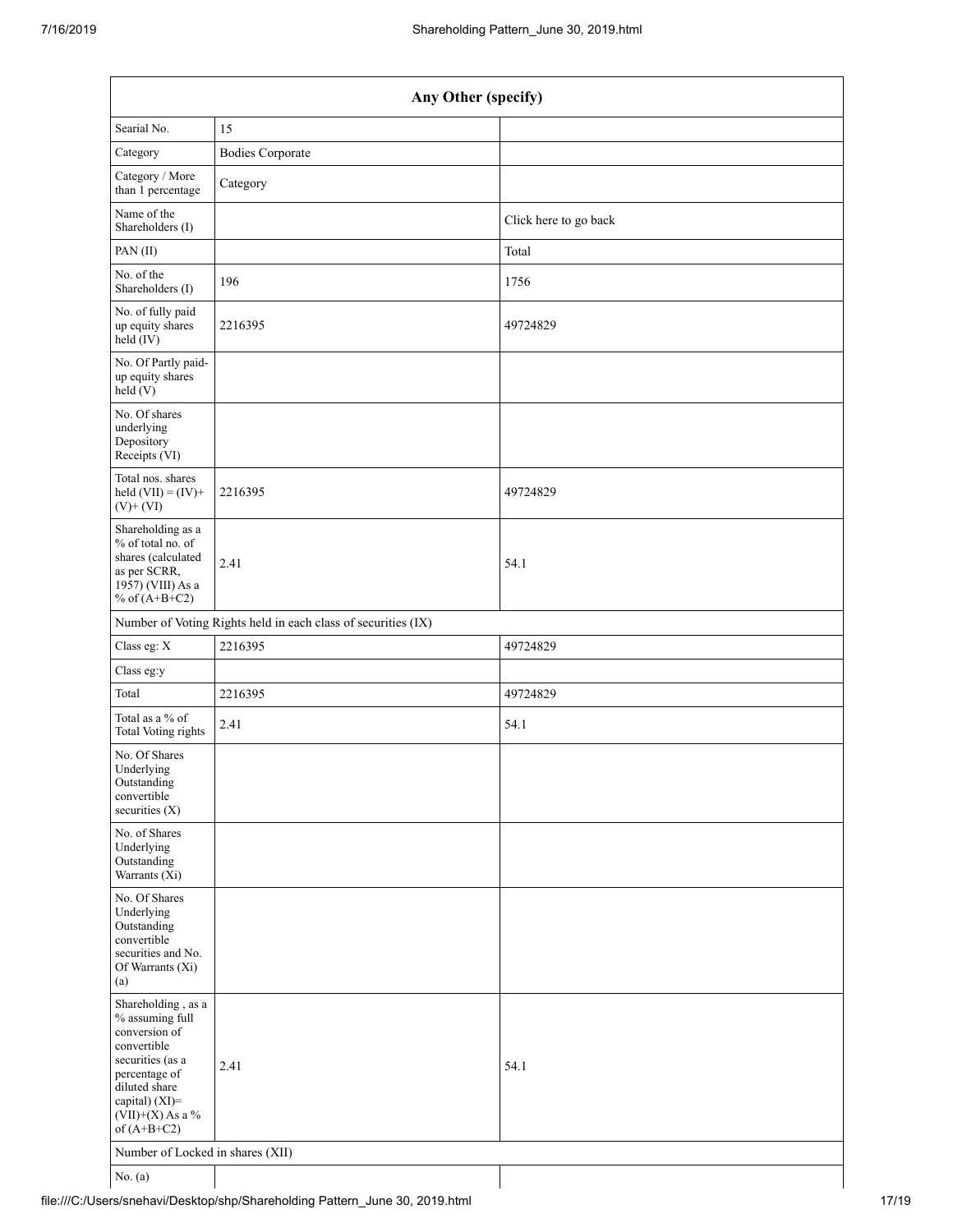| As a % of total<br>Shares held (b)                                   |         |          |  |  |  |
|----------------------------------------------------------------------|---------|----------|--|--|--|
| Number of equity<br>shares held in<br>dematerialized<br>form $(XIV)$ | 2216395 | 49469175 |  |  |  |
| Reason for not providing PAN                                         |         |          |  |  |  |
| Reason for not<br>providing PAN                                      |         |          |  |  |  |